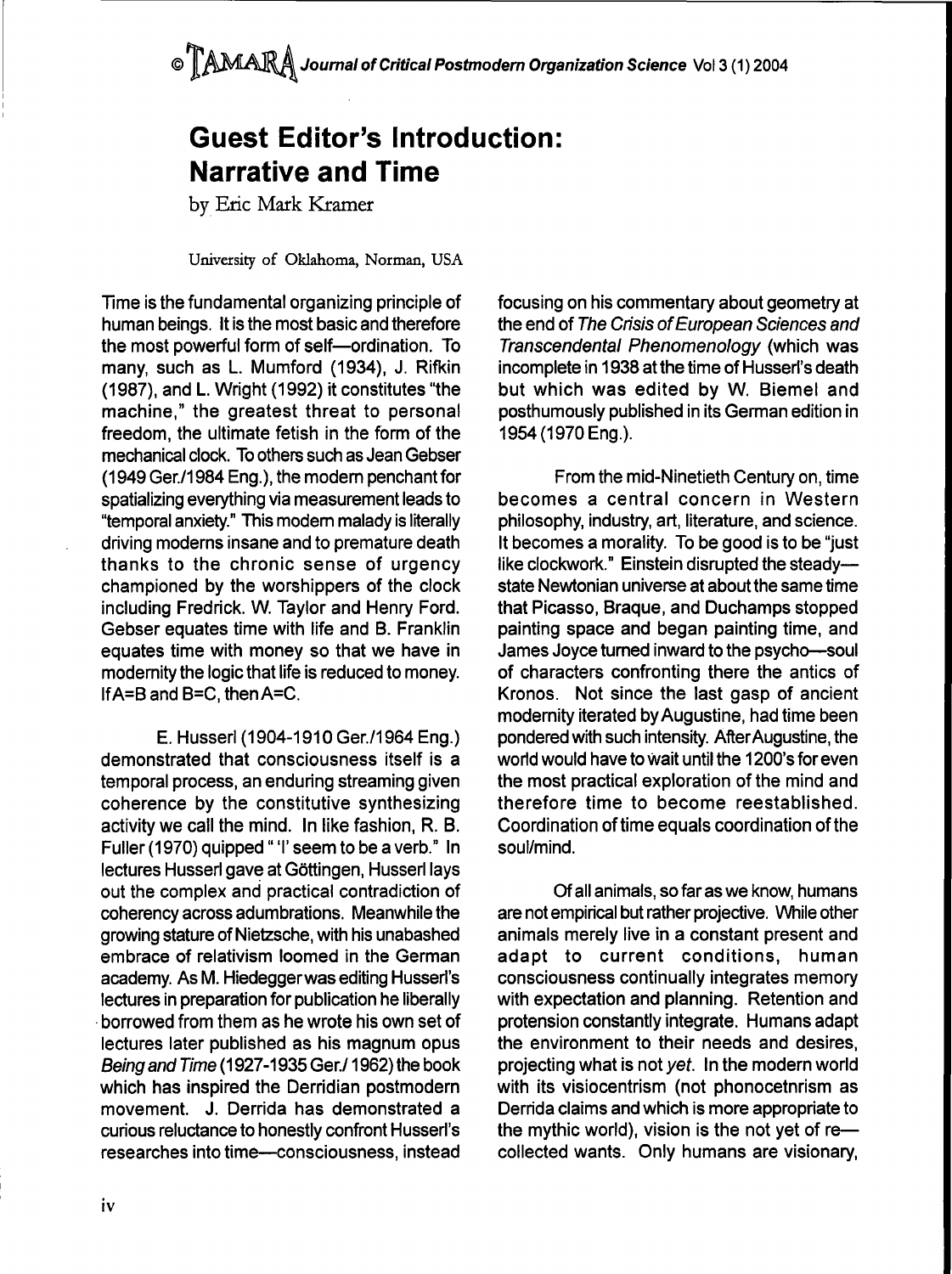meaning not trapped in the here and now. J. T. Frazer (1981) has argued that humans are uniquely the time-binding creature. While other organisms may use language and tools, it appears that humans are the unique inventors of time and its orchestration. Synchronicity marks the vast symphonies of human settlements from Paleolithic hamlets to the emergent global city. Only humans manipulate time, and thus their own lives, and this manipulation has always been in the service of production be it religious activity, war, art, or commerce. Many writers including T Bruneau (1979), T. Lauer (1981), E. T. Hall (1983) and R. Levine (1997) have observed that what marks cultural differences most profoundly are tempos of living.

E. Kramer (1997) has argued that time is the fundamental battle ground that separates modernity from postmodemity and that, ironically the first postmodern theorist Heraklitus predated the first great modernist Plato. Plato was a reactionary who desired to contain the passions and arrest criminal time in the service of absolute eternal truth; order. In the Twentieth century this conflict has been repeated with Derrida unwittingly playing Heraklitus, or more accurately Zeno, to E. Husserl's transcendentalist Plato, The reaction has been reversed. Thus permanence and flux joust with each other through various cultural and civilizational articulations including subjective contingency versus objective positivity and free will or choice versus fatal predeterminism. From Andre Bergson to Forest Gump and the Matrix Reloaded, time is of the essence of modern/postmodern tensions.

In this special edition of TAMARA, four authors explore very specifically the irruption of time—awareness in modern organizations. Dr. Rick Muller looks at time in a way that is similar to P. Ricoeur's (1984 Fr,/1985 Eng.) notion of time in narrative, that is as story and how time as story affects corporate decision making. Dr. Charlton Mcllwain explores time, timing, and punctuality as they relate to racial identity and ideology within political discourse and belief systems. Ms. Maria José Tonelli gives a critical analysis of what computers mean in the workplace, specifically in terms of velocity and acceleration in productivity. Mr. Harry Hall presents a detailed discussion of technologies and the modern standardization of efficiency which result in the dissociation and dehumanization of workers. Each of these is an original work written for this special issue of TAMARA on time and organization.

## **BIBLIOGRAPHY**

- Bruneau, T. (1979). "The Time Dimension in Intercultural Communication." Communication Yearbook 3. (D, Nimmo, Ed.). New Brunswick, New Jersey: Transaction Books.
- Fuller, R. B. (with J. Agel & Q. Fiore) (1970). / Seem to be a Verb. New York: Bantam.
- Gebser. J. (1949 Ger./1984 Eng.). The Ever— Present Origin. (N. Bardstadt & A. Mickunas Trans.). Athens, Ohio: Ohio University Press.